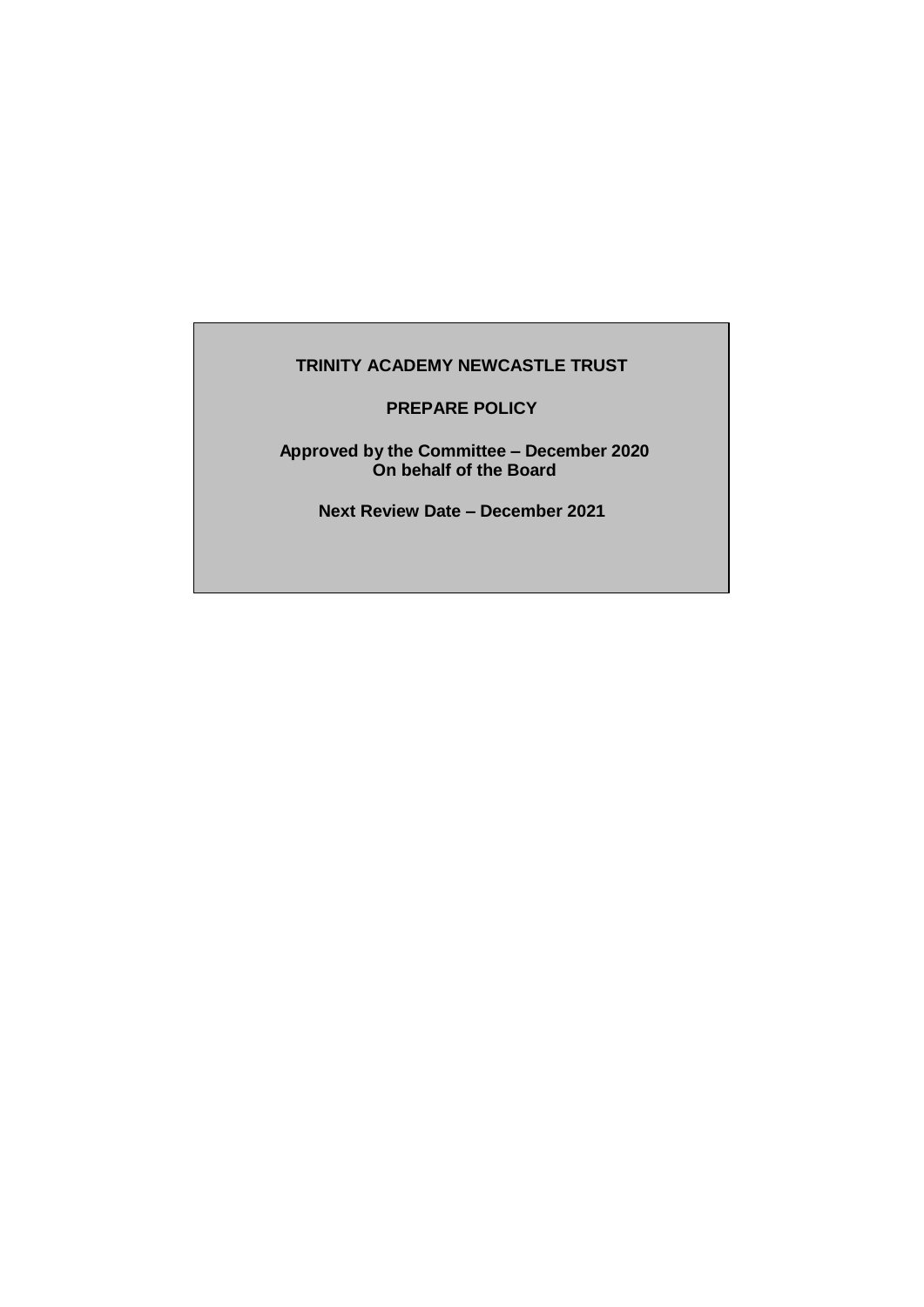## **Introduction**

A fundamental aspect of the parenting ethos is to develop the knowledge, skills and attributes of our students, helping them maintain their own healthy and safety whilst preparing them for a range of opportunities, responsibilities and experiences which adult life may present.

It recognise the importance of looking at the whole child, understanding the effect history and experiences have had on their development, whilst helping them embrace the challenges of creating happy and successful adult lives, gaining the knowledge they will need to enable them to make informed decisions about their wellbeing, health and relationships, and to build their self-efficacy.

This aims to impact both academic and non-academic outcomes for our students, improving their social engagement, resilience and understanding of self-worth.

To ensure the intent of this element of the Parenting agenda is implemented effectively and the impact is clearly evident the Trust applies a structured, sequential and all-inclusive approach via its PREPARE strategy.

This policy covers Trinity Academy Newcastle Multi Academy Trust; here on named: 'The Trust' approach to Personal, Social, Health and Economic Education (PSHE) and Relationships and Sex Education (RSE) delivery conducted through the PREPARE strategy.

The policy is informed and underpinned by the Trust's values of being kind, changing lives daily and preparing the parents of the future. The PREPARE agenda aims to develop:

- Successful learners who enjoy learning, making progress and achieving
- Resilient and empathetic learners both within the Trust and in wider society
- Confident individuals who can live safe, healthy and fulfilling lives
- Responsible citizens who make a positive contribution to society

Students are also taught explicitly about British Values which are defined as:

- Democracy & the rule of law
- Individual liberty
- Mutual respect
- Tolerance of those of different faiths and beliefs.

Parents will be informed about the policy through the school website.

## **Legislation (Statutory Regulations and Guidelines)**

Under the Education Act 2002, all schools must provide a balanced broadly-based curriculum which:

 Promotes the spiritual, moral, cultural, mental and physical development of pupils at the school and in society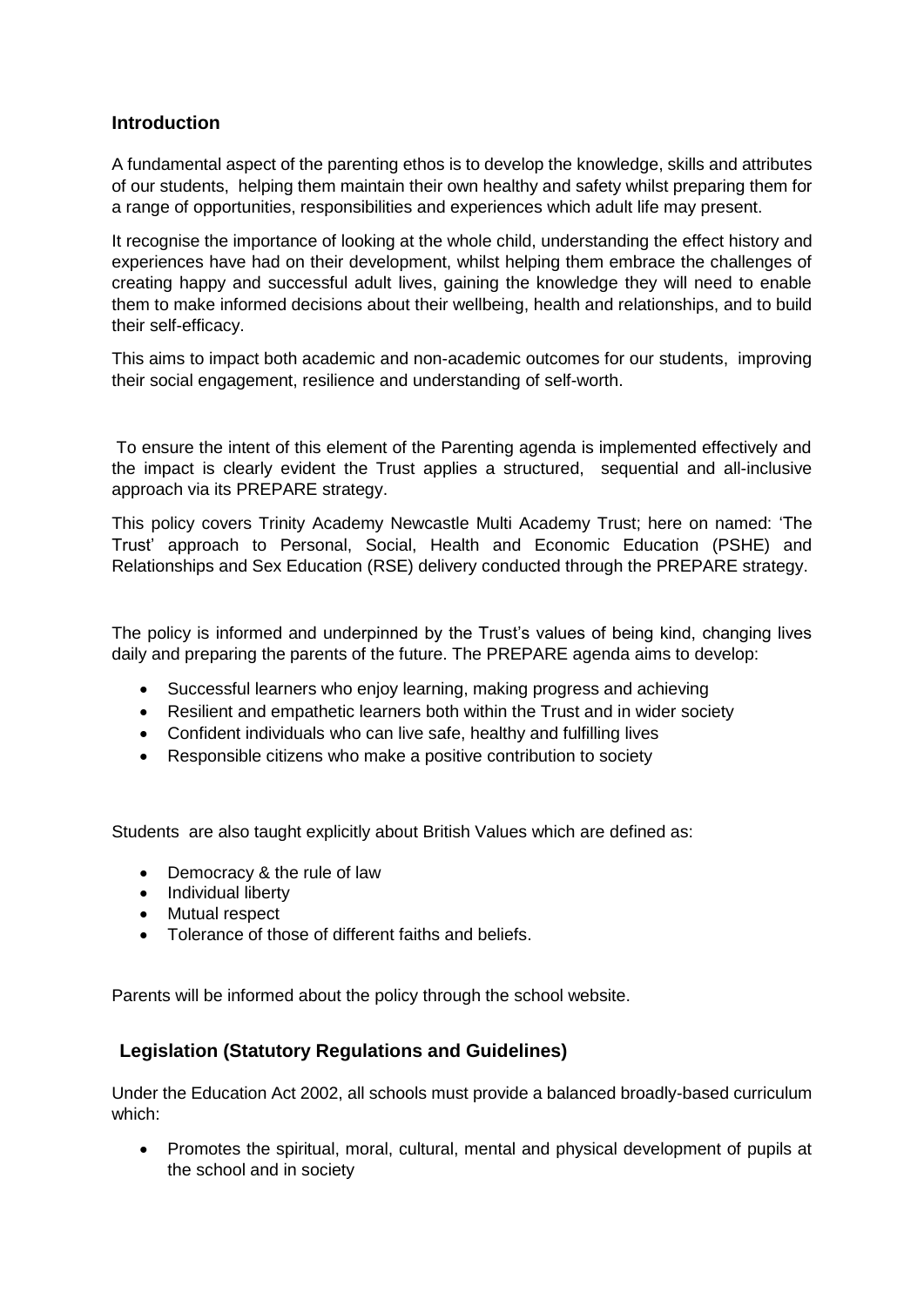Prepares pupils at the school for opportunities, responsibilities and experiences of later life

The 2006 Education and Inspections Act placed a duty on Governing Bodies to:

Promote the wellbeing of pupils at the school

Revised Department for Education statutory guidance state from September 2020 all schools must deliver:

Relationships Education (Primary) and Relationships and Sex Education (Secondary).

From September 2020 PREPARE delivery across all sites will be monitored by the Trust Parenting Lead, with assistance from site PREPARE leads and parenting teams.

## **Links with other policies**

This policy works in conjunction with the following policies:

Anti-Bulling Policy Behaviour Policy Mental health for student policy Bullying and harassment policy Equality and diversity policy Online staff policy Peer on peer abuse policy Safeguarding policy Yong carers policy

## **PREPARE Strategy**

Personal development is taught holistically throughout the trust via our PREPARE lessons, embedded in all subjects and reinforced through all interactions.

PREPARE lessons

These encompasses all areas of your student's personal development, taking into account the DfE's 'Relationships Education, Relationships and Sex Education (RSE) and Health Education (June 2019)', 'Teaching Online Safety in School (June 2019)' and 'Parental Engagement on Relationships Education (October 2019)'. From September 2020, Relationships Education and Health Education was deemed compulsory in all schools, however, due to the COVID 19 pandemic, the allowance was made for schools to delay this until Summer 2021 if deemed nessacary.

The Trust has in place set schemes of work for each key stage for PREPARE, developed ready for the September 2020 start. However, as part of the recovery curriculum, the first term of the 20-21 school year is dedicated to elements of recovery from adverse experiences from COVID 19, covered by our recovery scheme of work. This recovery curriculum/ combined with the use of the passport system uses therapeutic elements of evaluating, reprocess and evaluate students development in coping over the Autumn term.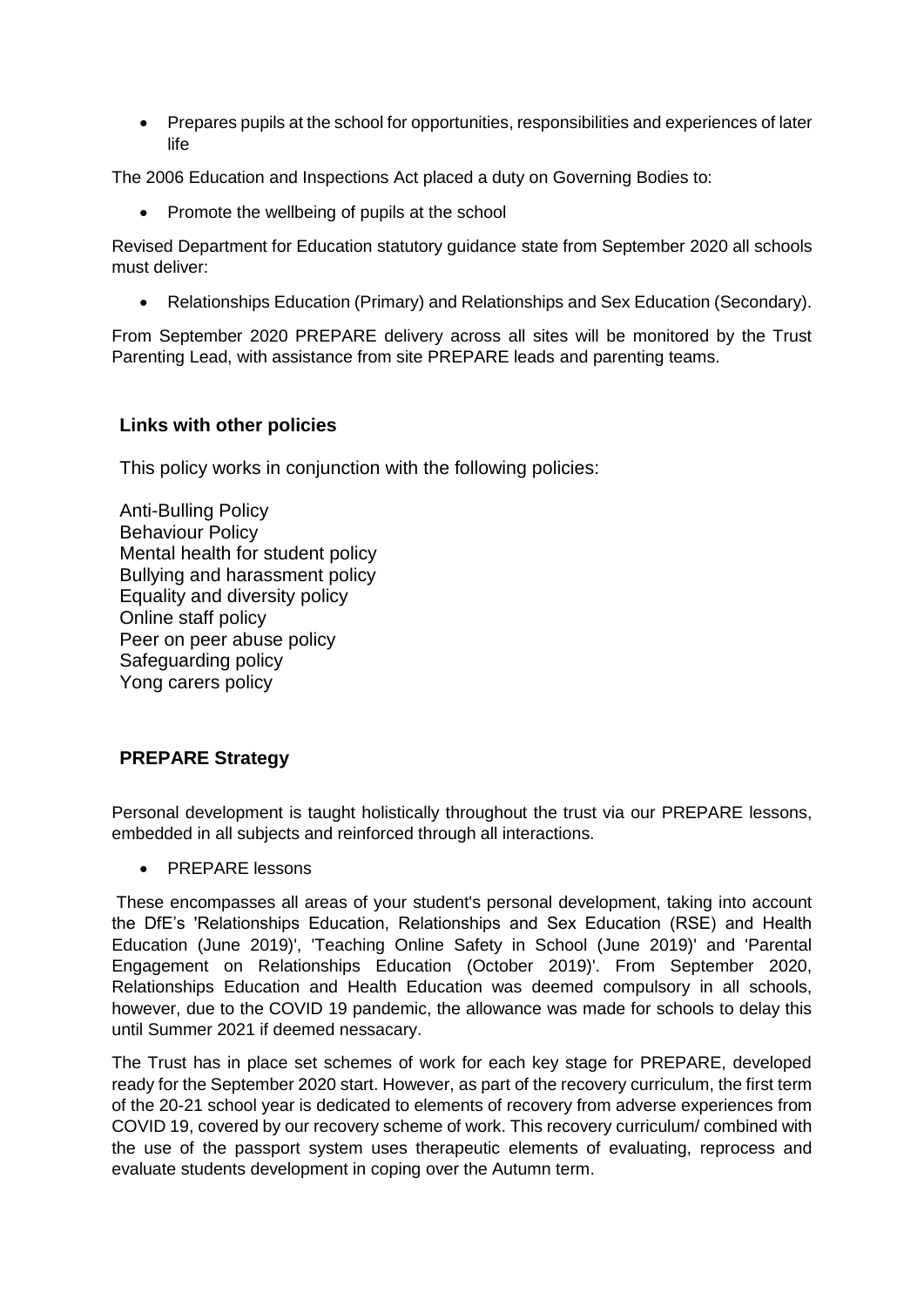These sessions are designed around active engagement in learning, rather than passively receiving information. Students will be given opportunities to consider and clarify their values and beliefs and to rehearse and develop inquiry and interpersonal skills.

PREPARE sessions are delivered by teachers in weekly timetabled lessons.

Additional key information delivered by external speakers and supported by the PREPARE lead (KS 3 and 4)

Additional key information will be delivered via weekly tutor periods addressing local and topical issues affecting young people ( Key stage 3 and 4)

Enrichment and drop-down days will deliver targeted sessions around key topics to address cultural or social issues.

## **Embedded in the curriculum**

The PREPARE strategy is embedded in all subjects/curriculum areas taught. This is linked to the acronym.

Positive relationships Resilience Empathy Praise **Articulate** Responsible Evaluate

Through this process, students can be supported in transferring skills into different areas and develop stronger brain connections to achieve developmental milestones. This is monitored via learning walks and workbook scrutiny.

## **All interactions**

The PREPARE strategy uses all interactions for students as an opportunity to strengthen healthy development, whilst working to correct behavioural choices that are unhealthy. This is conducted using a PACE approach to interactions and using discipline as a restorative, not a punitive measure. ( See Mental health for students policy)

## **Guidelines for delivery**

- Any new topic in PREPARE will be introduced taking into account pupils' prior knowledge
- Teachers will establish clear parameters about what is appropriate and inappropriate in a whole-class setting
- No one is forced to take part in a discussion
- No one, teacher or learner, will be expected to answer a personal question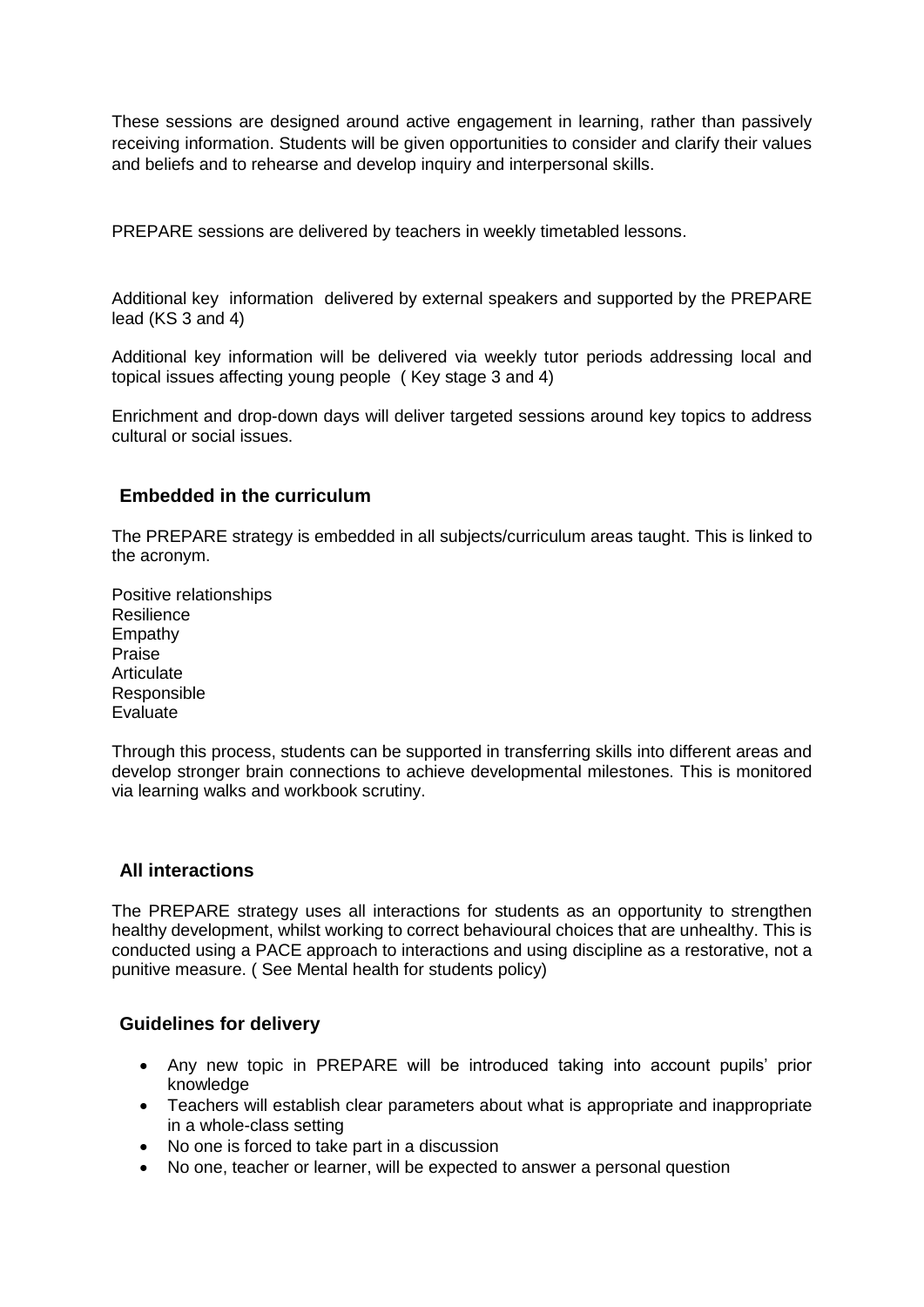- Research shows that attempts to scare or shock young people into making healthy choices rarely work and often backfire. The student will be reassured that the majority of young people make positive healthy lifestyle choices
- Students are helped to make connections PREPARE to help understand and inform their 'real-life' experiences.

## **Safe and Effective Practice:**

PREPARE often draw on pupils' real-life experiences. A safe and supportive learning environment will be created by establishing ground rules in each context for the delivery of subject material. Staff delivering PREPARE will ensure the pupils, who indicate they may be at risk, get appropriate support by liaising with the appropriate pastoral team and adhering to the Trust's Child Protection and Safeguarding Policy. Any learners needing support for their wellbeing and mental health to be referred to a Mental Health First Aider.

# **Equality of Opportunity:**

Classroom practice and pedagogy will take into account pupils' age, ability, readiness and cultural background and pupils with SEND and will be adjusted to enable all students to access the learning. The Trust uses the PREPARE strategy as a way to address diversity issues and to ensure equality for all by addressing contextual issues identified through our pastoral management system and wellbeing surveys. The PREPARE strategy delivery is designed to comply with the Equality Act 2010. Provisions within the Equality Act allow the School to take positive action, where it can be shown that it is proportionate, to deal with particular disadvantages affecting one group because of protected characteristics.

Parents have the right to withdraw their children from those parts of RSE *not* within the national curriculum.

## **Definition of Relationships and Sex Education (RSE) in PREPARE**

Relationships and sex education (RSE) is learning about the emotional, social and physical aspects of growing up, relationships, sex, human sexuality and sexual health. It should equip children and young people with the information, skills and positive values to have safe, fulfilling relationships, to enjoy their sexuality and to take responsibility for their sexual health and wellbeing.

RSE is an entitlement for all children and young people and must:

- Be accurate and factual, covering a comprehensive range of information about sex, relationships, the law and sexual health, to make informed choices. In schools this should be part of compulsory curriculum provision;
- Be inclusive in terms of gender, sexual orientation, disability, ethnicity, culture, age, religion or belief or other life-experience particularly HIV status and pregnancy;
- Include the development of skills to support healthy and safe relationships and ensure good communication about these issues;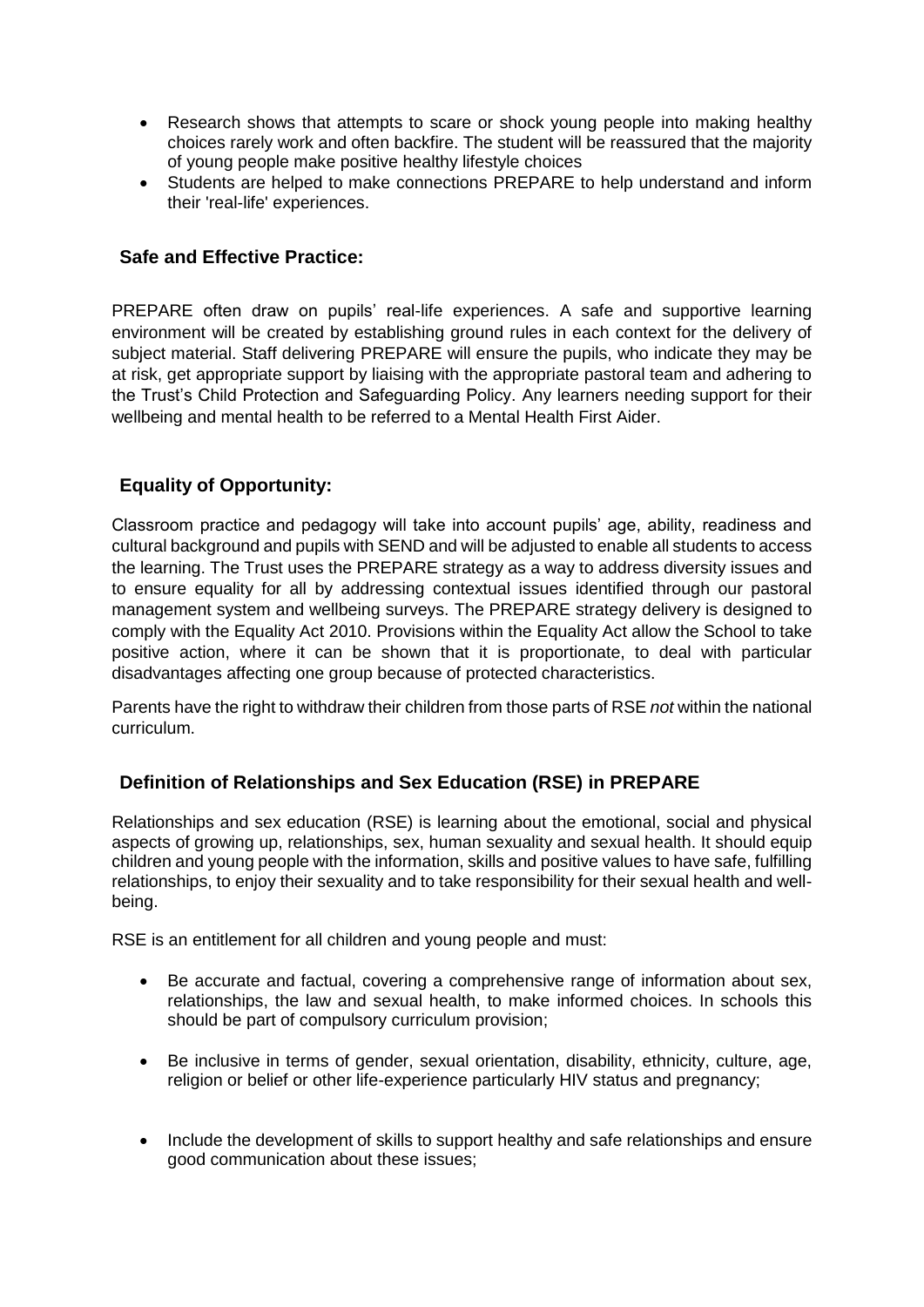- Promote a critical awareness of the different attitudes and views on sex and relationships within society such as peer norms and those portrayed in the media;
- Provide opportunities for reflection to nurture personal values based on mutual respect and care;
- Be part of lifelong learning, starting early in childhood and continuing throughout life. It should reflect the age and level of the learner;
- Ensure children and young people are clearly informed of their rights such as how they can access confidential advice and health services within the boundaries of safeguarding;
- Be relevant and meet the needs of children and young people, and actively involve them as participants, advocates and evaluators in developing good quality provision;
- Be delivered by competent and confident educators;
- Be provided within a learning environment which is safe for the children, young people and adults involved and based on the principle that prejudice, discrimination and bullying are harmful and unacceptable.

### **KEY stage delivery:**

The focus during Primary RSE focuses on the fundamental building blocks and characteristics of positive relationships, with particular emphasis on friendships, family and relationships with other children and adults. The sex education content included in the science curriculum for Key Stage 2 will be taught at the lower site of TAN.

The aim of RSE at Key Stages 3, 4 and 5 is to give pupils the information they need to help them develop healthy, nurturing relationships of all kinds, not just intimate relationships. It should enable them to know what a healthy relationship looks like and what makes a good friend, a good colleague and successful marriage or other types of committed relationship. It should also cover contraception, developing intimate relationships and resisting pressure to have sex (and not applying pressure). It should teach what is acceptable and unacceptable behaviour in relationships. This will help pupils understand the positive effects that good relationships have on their mental wellbeing, identify when relationships are not right and understand how such situations can be managed.

RSE is also supported through science lessons. In particular, reproduction in humans (e.g. the structure and function of the male and female reproductive systems, menstrual cycles, gametes, fertilisation, gestation, birth and HIV/AIDS).

#### **Intended Outcomes:**

As a result of our PREPARE strategy students will:

- Develop the knowledge, skills and attributes they need to manage their lives now and in the future
- Learn to make responsible decisions e.g. about alcohol, drugs, relationships and future careers
- Learn to recognise and manage risk and take increasing responsibility for themselves and their actions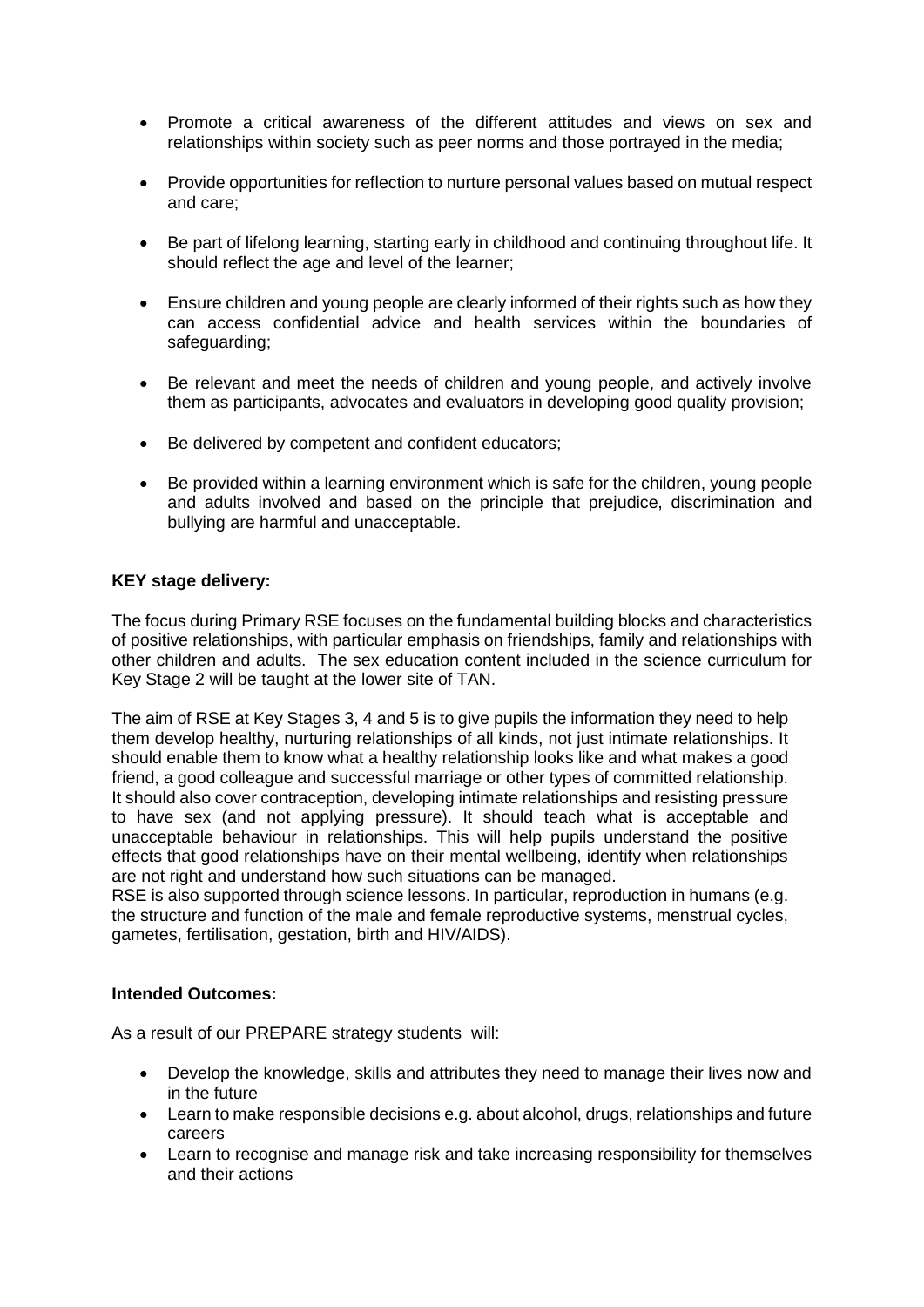- Understand the importance of wellbeing and how to tackle issues that can affect their ability to learn
- Focus on the importance of building healthy and positive relationships
- Develop skills such as teamwork, communication and resilience
- Be encouraged to make positive contributions to their families, schools and communities
- Explore differences and learn to value diversity in all its forms
- Reflect on their own individual values and attitudes
- Identify and articulate feelings and emotions and manage difficult situations positively

### **Monitoring and Assessing: Passport**

To monitor the effectiveness of the PREPARE strategy on the Student's development, the Passport system will be used to log the completion of developmental milestones. This booklet will act as an assessment, monitoring and targeting tools, helping both staff and students to understand personal development.

The initial passport, named the Recovery Passport, was released in September 2020 to help staff and students deal with lockdown, isolation and the pandemic. Starting from January 2021, the "Prepare For" passport series will be used for each key stage.

The process for the collection of data is shown below.